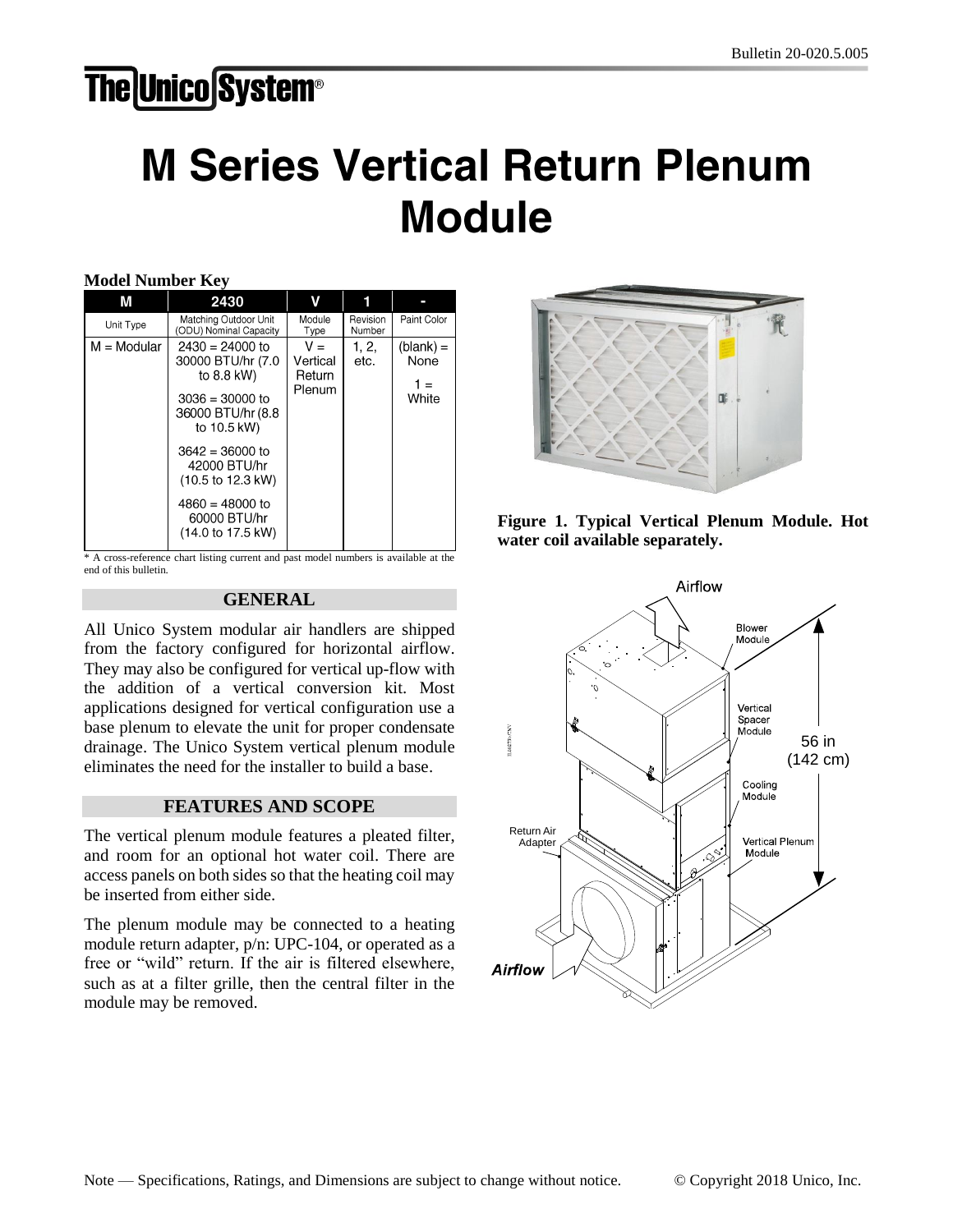## **CABINET CONSTRUCTION**

The cabinet is constructed of 22 gauge (0.030 in, 0.76 mm) galvanized steel with removable access panels on both sides for ease of service. All access panels are secured with slotted hex head washer screws and hardened steel U-clip nuts to prevent stripping. The cabinet is fully lined with closed cell insulation and does not contain fiberglass insulation. Easy snap latches are included for quick field assembly with the matching modules. See dimensional drawing for additional information.

#### **OPTIONAL HOT WATER COIL**

Refer to Bulletin 20-020.4, "M Series Heating Module", for hot water coil specifications and performance. The following table indicates the proper size hot water coil to use.

**Table 1. Vertical Plenum Module Hot Water Coil Capacity**

| Vertical<br>Plenum<br>Model | Matching Hot Water<br>Coil Model | Maximum<br>Capacity<br>[Btu/hr, (kW)] |        |
|-----------------------------|----------------------------------|---------------------------------------|--------|
| M2430V2                     | HW2430                           | 62,400                                | (18.3) |
| M3036V2                     | HW3036                           | 81,600                                | (23.9) |
| M3642V2                     | HW3642                           | 120,000                               | (35.2) |
| M4860V2                     | HW4860                           | 120,000                               | (35.2) |

## **EXTERNAL SECONDARY DRAIN PAN**

Included with every Vertical Plenum Module is an external secondary drain pan constructed of 22 gauge (0.030 in, 0.76 mm) galvanized steel. Table 2 indicates the dimensions of each drain pan. Installed on every drain pan is a 3/4-in Socket x 3/4-in MPT, SCH 40 PVC drain fitting. When using metal return duct with the Vertical Plenum Module, the unit should be raised such that the return opening of the Module is above the edge of the drain pan.

| Vertical<br>Plenum<br>Model | Drain Pan Part<br>Number | Dimensions,<br>in $(mm)$                 |
|-----------------------------|--------------------------|------------------------------------------|
| M2430V2                     | UPC-106-2430             | 23.63 x 28.13 x 1.5<br>(600 x 715 x 38)  |
| M3036V2                     | UPC-106-3036             | 23.63 x 33.13 x 1.5<br>(600 x 842 x 38)  |
| M3642V2                     | UPC-106-3642             | 23.63 x 41.13 x 1.5<br>(600 x 1045 x 38) |
| M4860V2                     | UPC-106-4860             | 29.13 x 41.13 x 1.5<br>(740 x 1045 x 38) |

| Table 2. External Secondary Drain Pan Dimensions |  |  |
|--------------------------------------------------|--|--|
|                                                  |  |  |

# **FILTER AND AIRFLOW SPECIFICATIONS**

| <b>Filter Size</b><br>(Pleated filter recommended)<br>Model |                         | Filter Qty.    | Maximum Airflow<br>[CFM, (L/s)] |               | Initial Filter Resistance |                                                                                |
|-------------------------------------------------------------|-------------------------|----------------|---------------------------------|---------------|---------------------------|--------------------------------------------------------------------------------|
|                                                             | inches                  | mm             |                                 |               |                           |                                                                                |
| M2430V2                                                     | $1 \times 25 \times 18$ | 25 x 457 x 635 |                                 | 750           | (354)                     |                                                                                |
| M3036V2                                                     | $1 \times 30 \times 18$ | 25 x 762 x 431 |                                 | 900           | (425)                     | 0.22 in. w.c. at 375 FPM<br>(0.054 kPa at 1.9 m/s)<br>0.40 in. w.c. at 500 FPM |
| M3642V2                                                     | $1 \times 20 \times 18$ | 25 x 508 x 457 |                                 | 1000          | (472)                     |                                                                                |
|                                                             | $1 \times 18 \times 18$ | 25 x 457 x 457 |                                 |               |                           |                                                                                |
| M4860V2                                                     | $1 \times 20 \times 18$ | 25 x 508 x 457 |                                 | (590)<br>1250 |                           | $(0.100 \text{ kPa at } 2.5 \text{ m/s})$                                      |
|                                                             | 1 x 18 x 18             | 25 x 457 x 457 |                                 |               |                           |                                                                                |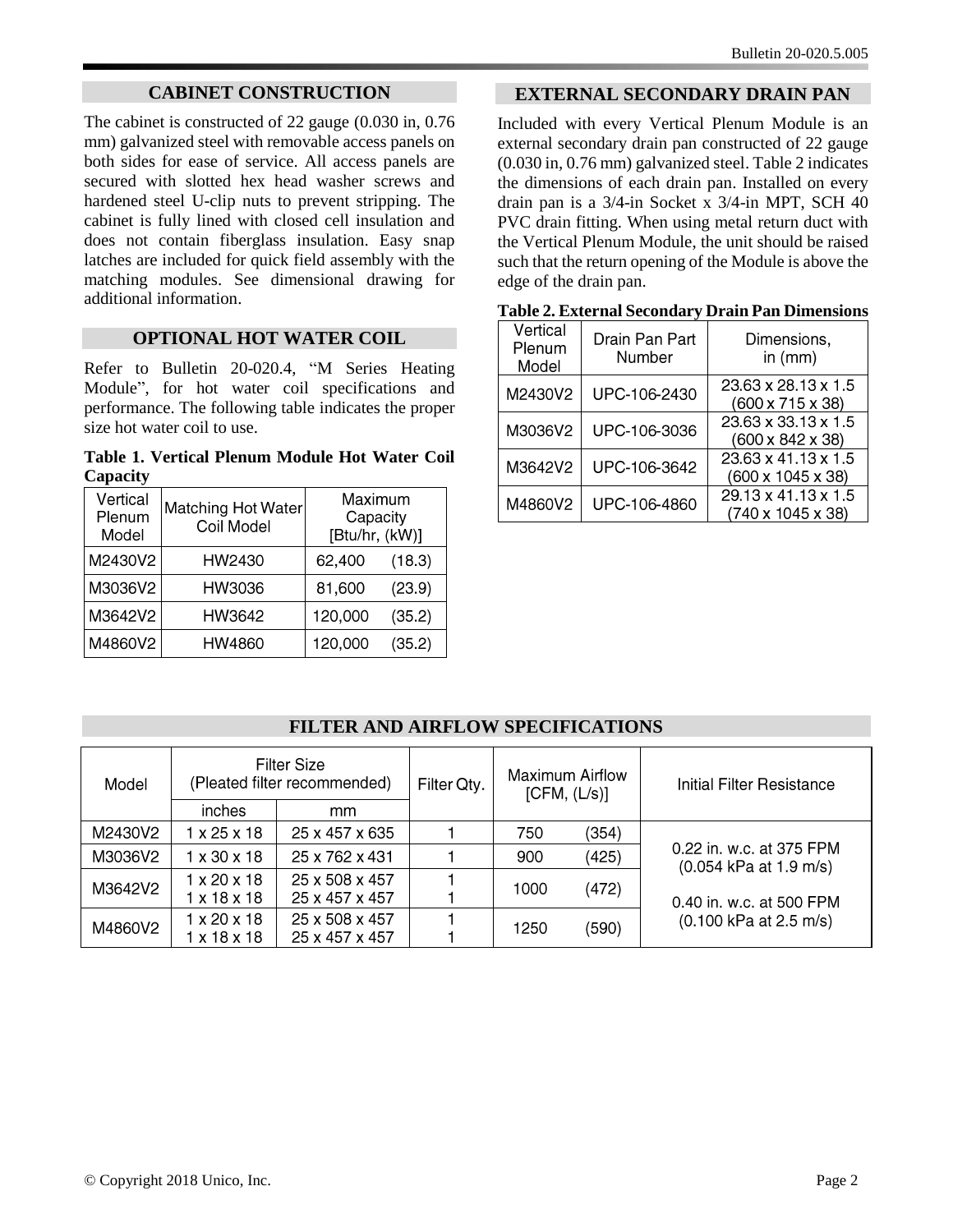

#### **CABINET DIMENSIONS**



A





**PARTS LIST**



\*Vertical Spacer Module is not required or included with the M4860V \*\* Secondary Drain Pan dimensions dependent on module size. See Table 2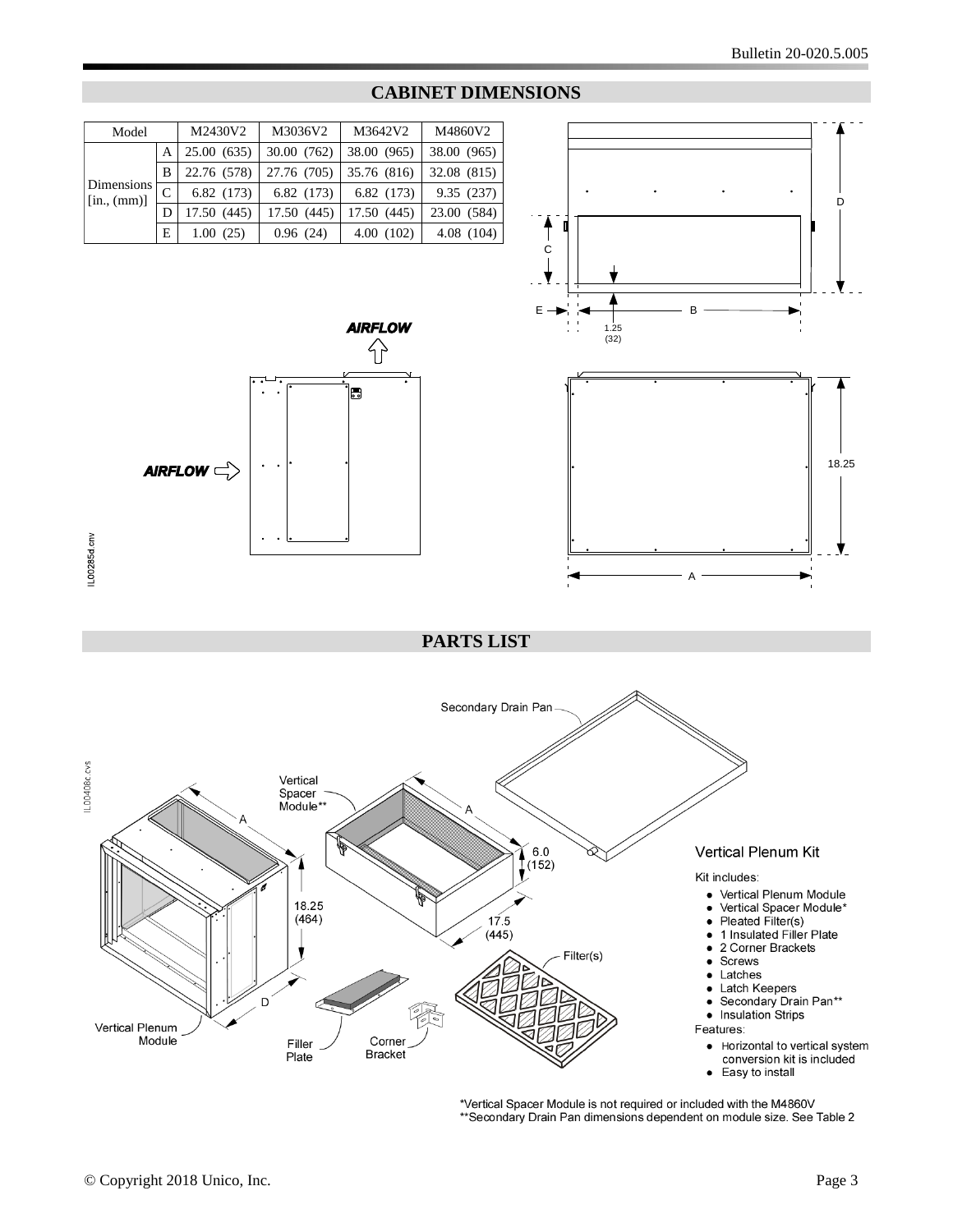# **MODEL NUMBER CROSS-REFERENCE CHART**

| Current Model Number | Past Model Number |
|----------------------|-------------------|
| M2430V2              | MV2430            |
| M3036V2              | None              |
| M3642V2              | MV3642            |
| M4860V2              | MV4860            |